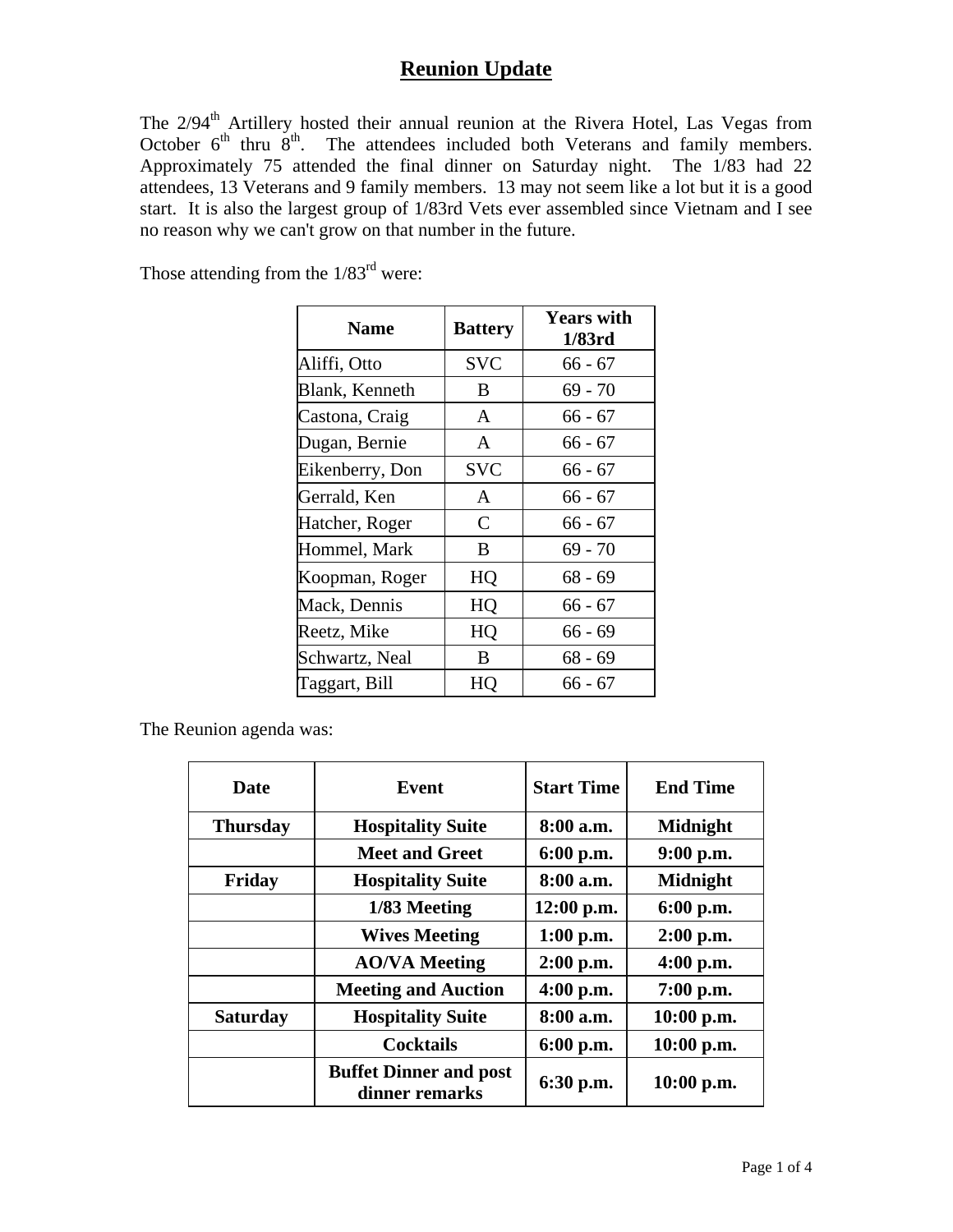The agenda was very informal. Time was available for reconnecting and meeting all those that attended. Open time for the three days was also available for exploring the area in and around Las Vegas.

Thursday evening was the official Meet and Greet. It was the first time for all attendees to get acquainted or re-acquainted. The evening was relaxing with good conversation and companionship.

Friday was a very busy day highlighted for most of us with our first and only  $1/83^{rd}$ (only) meeting. This meeting, which was also attended by some of our family members, was, for many of us, one of the best parts of the reunion.

A special thanks to Mark Hommel for his suggestion that we go around the table at this meeting and talk about our experiences, before, during and after Vietnam. We also talked about several Veterans issues. Going forward I think it would be appropriate to schedule a longer time for this type of interaction as it appeared that most wanted the meeting to continue. Family members that attended stated that they found it very enlightening, interesting and helpful. Our meeting ended so that we could attend the  $2/94<sup>th</sup>$  discussion on Agent Orange and Veterans Affairs.

The  $2/94<sup>th</sup>$  conducted an Auction of items that were either military, or  $2/94<sup>th</sup>$  specific, that afternoon. The auction is the main fundraiser for the  $2/94<sup>th</sup>$ . It helps with the cost of the reunion. The auction lasted about 2 ½ hours and raised about \$3,500.

The next business addressed after the Auction was the voting on the site for the next reunion that will most likely be in October 2012. Tunica, Mississippi was chosen for their next reunion.

Saturday evening started with cocktails at 6 p.m. followed by dinner at 6:30 p.m. Dinner was a buffet with a variety of meal choices and was very good. A cash bar was available for the entire event. The price of the dinner was \$48 per person, which covered the cost of the evening.

Three tables were provided for the  $1/83<sup>rd</sup>$  attendees in the dining room. The conversations were lively with many stories, big and small, being told. We had many good laughs. Pictures were taken and I will soon be adding them to the website.

The "*Missing Man Table & Honors Ceremony*" was conducted for those of the 2/94<sup>th</sup> and  $1/83^{rd}$  who never made it home. Charley Kelley of the  $2/94^{th}$  was the master of ceremonies. It was very moving. Charley then read the names of those from the  $2/94<sup>th</sup>$ and 1/83rd who did not make it home. We were very grateful that he included our guys in this ceremony.

Randy Hollifield of the 2/94th spoke after dinner about his efforts to bring the Traveling Vietnam Wall to his town in North Carolina and challenged others to do the same if the Wall has not yet visited their area.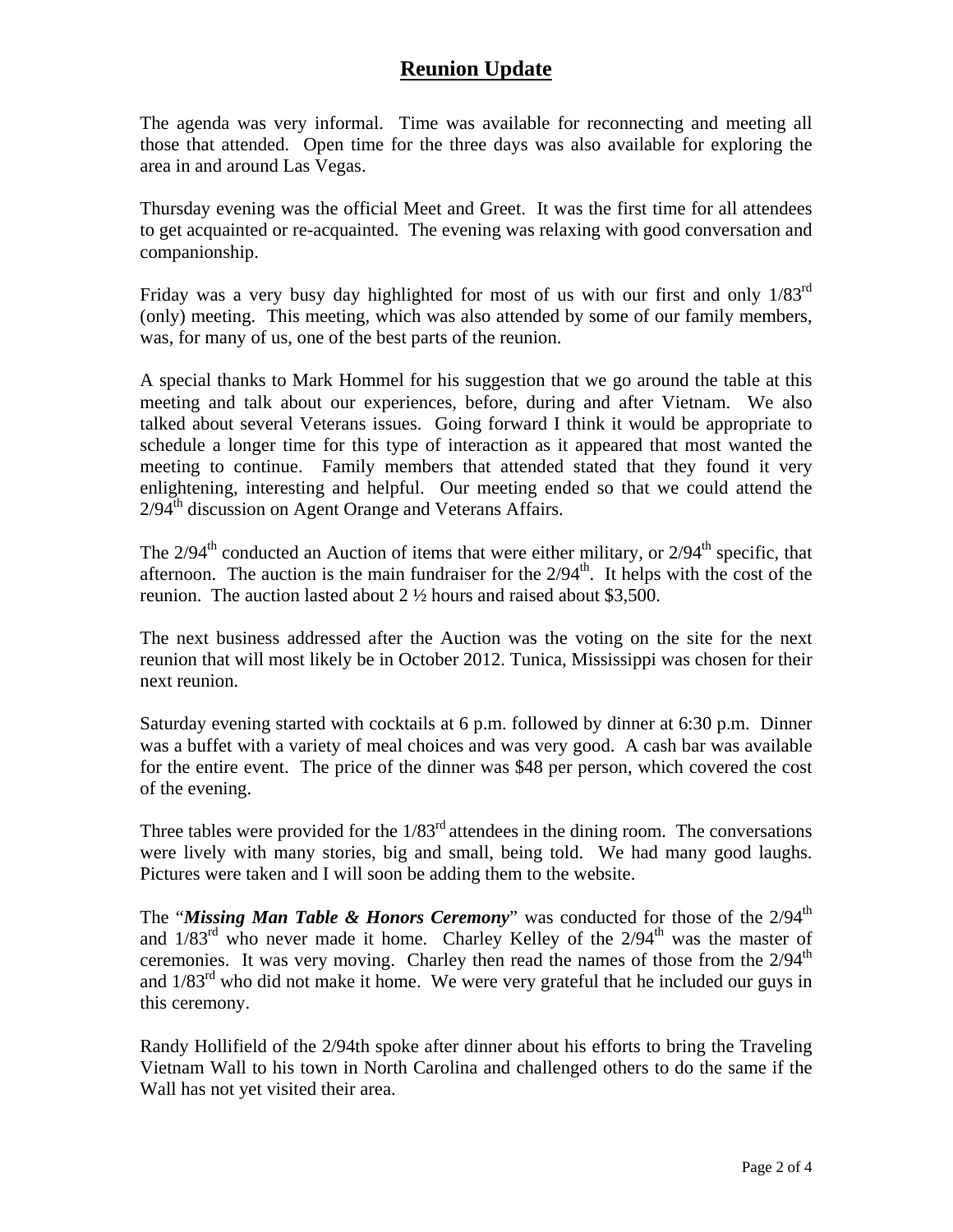Randy also told us of an effort by the American Legion Post in his town to erect a memorial for Veterans of all branches and all eras of service. They were asking people to "buy a brick" for this memorial. Those of us there decided to buy 2 bricks in remembrance of the  $1/83^{rd}$ . One brick will be to honor those of the  $1/83^{rd}$  who did not make it home from Vietnam and one is for all Vietnam Veterans of the 1/83<sup>rd</sup>. These bricks cost \$100 each and if any of you have a service member they would like to honor in this way, let me know and I will send you the necessary form.

The reunion concluded Saturday night and the sentiments that I heard from the  $83<sup>rd</sup>$  group were all very positive, it seemed that everyone enjoyed themselves.

It was very generous of the  $2/94<sup>th</sup>$  to include us in their reunion but many of us think that it would be great if we could have our own reunion. I am sure we can get it done but we need to get more of you interested.

I think one of the things holding some of you back from attending is that you think that if your old buddies will not be there, you won't enjoy yourself, etc. I think that this reunion proved that this isn't the case. We all served with the  $1/83<sup>rd</sup>$  at some time or another and we have that as common ground. I spoke to everyone, and it seemed like I knew them for a long time. It was amazing to see how easily everyone of our group just fell into conversation, and others felt the same. I have never before attended any type of reunion and I was a bit apprehensive how this would be. I can honestly say this was a good experience.

I am very sensitive to the cost issue of having a reunion. When I sent out my reunion questionnaire in 2009, one of the questions I asked was about what would be considered a reasonable cost. I got answers all over the place from "price is no object" to suggesting we stay at an army base. It is impossible to please everyone but keeping it as economical as possible is an important goal if we want more to attend.

No one location will be ideal for everyone. Of the 13 of us that attended, 4 were from the West, 3 from the Midwest, 5 from the East and 1 from the South so, geographically we had a good cross section and that just shows that we are willing to travel.

I think that if we had a modest charge to attend, that would allow us to cover the expenses of a reunion and we may not need to have an auction to raise funds. Start up cost is the main issue with a reunion. Deposits have to be made to secure meeting spaces etc., just one of many things to be considered.

Several of those who attended have offered to help in the planning of a reunion. My wife Ronnie and I have begun to explore options. All thoughts and suggestions will be welcomed. Early fall seemed to be agreed upon as the best time since we are from a cross section of the country and weather does play a big role. Our aim is to present to you some facts and figures by early in the New Year for your review so we can move forward with a reunion for the  $1/83^{rd}$  in the future.